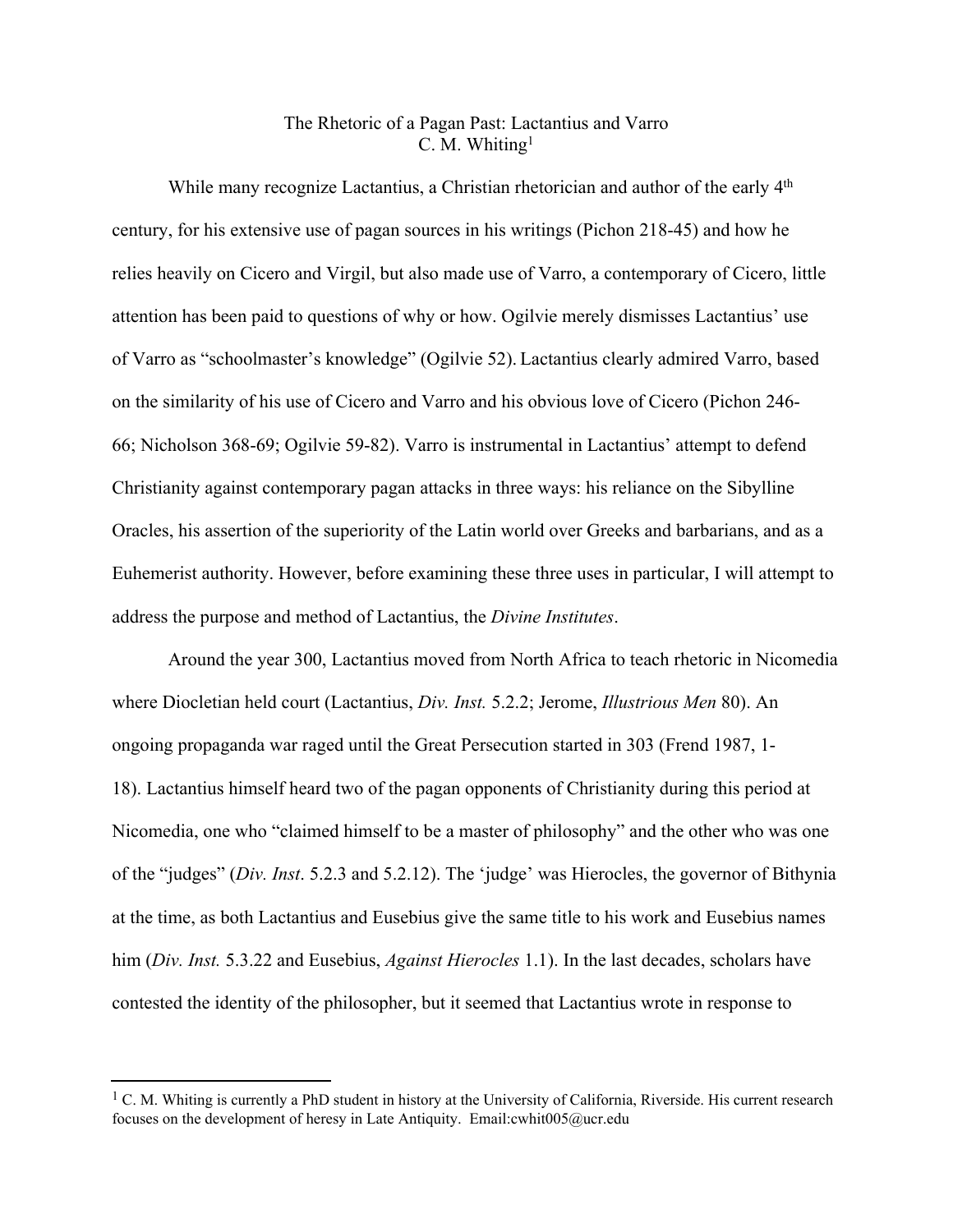Porphyry's *Philosophy from the Oracles* (Schott 2008, 52-3, 177-185; Freund 2006; Edwards 2007; c.f. Barnes 2001).

One of Porphyry's arguments in the *Philosophy from the Oracles* was not that Christians should denounce Christ, but rather that he should be revered as a man. In worshipping a man, Christians were acting foolishly and traitorously (Digeser 2000, 5-7; Augustine, *City of God* 19.23). Porphyry was also concerned that "Christians disrupted the polarized Greek/barbarian distinction by mimicking Greco-Roman philosophers," which challenged Porphyry's beliefs about the superiority (though not exclusivity) of Greek philosophy (Schott 2005, 280). Christians threatened this by claiming that their own path was not only the best, but also that it was the only possible path to the truth (Digeser 2001). Porphyry relied on oracles of Apollo and Hecate. It was an oracle of Apollo at Daphne, which led to the purge of Christians from the army in 299, and an oracle of Apollo at Didyma that led to the Great Persecution in 303 (Digeser 2004).

Lactantius cites Apolline oracles four times; most interesting is the second time (*Div. Inst.* 1.7.9-10). Lactantius 'corrects' it by referring to the Sibylline Oracles (*Div. Inst.* 1.7.13). After Lactantius gives the third Apolline oracle, he immediately says that it has "lied" and asks, "How do you respond to this, Apollo?" (*Div. Inst.* 4.13.11-14) Later, Lactantius cites for the fourth time an oracle from Apollo without discussing it. He then asks, "What about the Sibylline Oracles? Don't they declare this?" (*Div. Inst.* 7.13) The Apolline Oracle is useful only so far as it agrees with Hermes Trimegistus and the Sibyls.

Throughout his work, Lactantius uses quotations from a number of Sibylline Oracles (Pichon 207-13). Bowen and Garnsey count 57 citations of the Sibylline Oracles throughout the *Divine Institutes* (18). He quotes them only as sources of truth, never calling them "liars" as he does the Apolline Oracles. Lactantius was looking for some sort of divine authority that would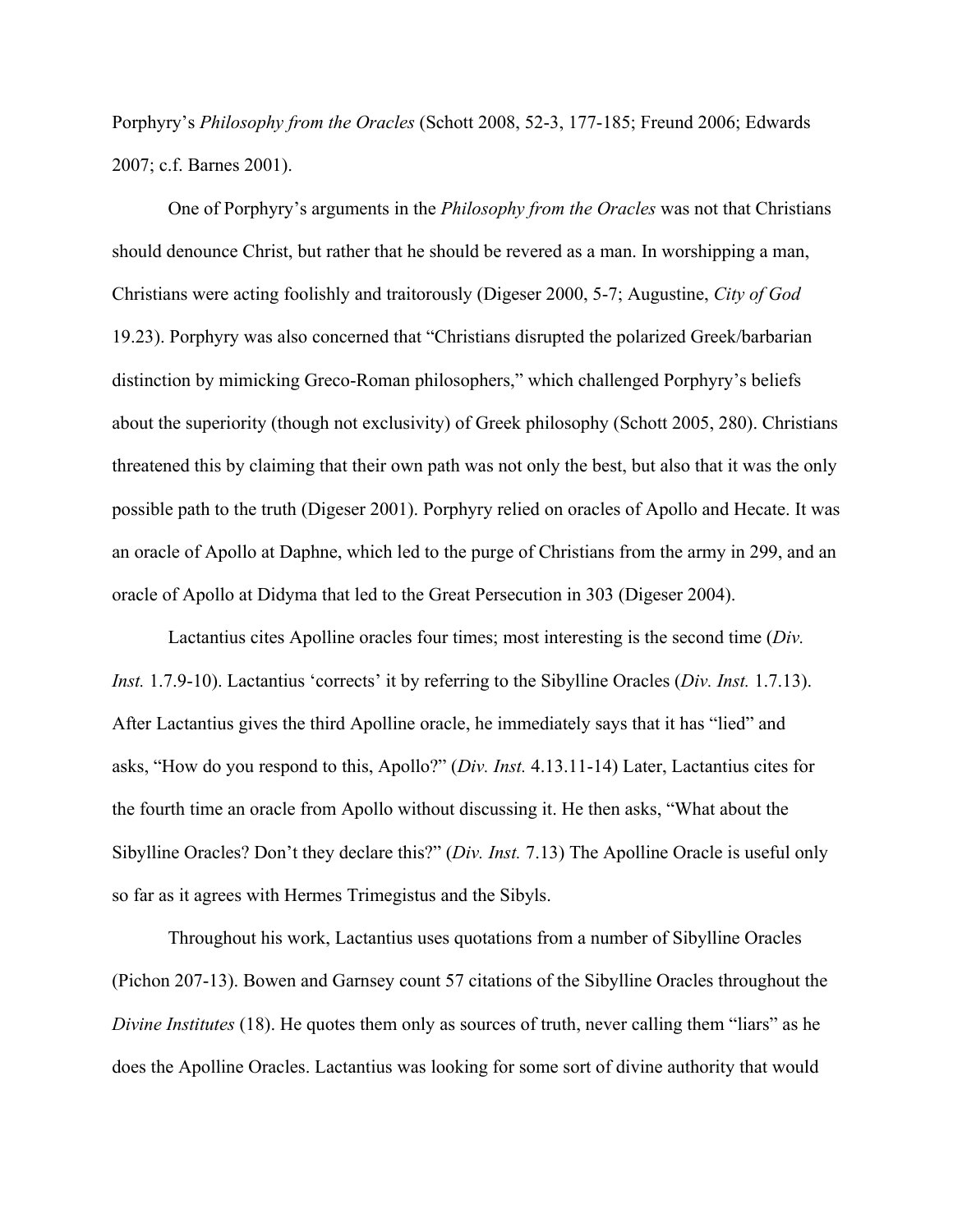support Christianity while not being traditionally thought of as "Christian," since that would put off his potential audience. The Sibylline Oracles fit this bill perfectly – probably because Christians had clearly doctored them at some point (Ogilvie 24; 54-5).

Lactantius also needed to convince his readers that the Sibylline oracles were superior to Porphyry's. Lactantius' use of Varro as an authority for the Sibylline Oracles is one way in which he asserts this superiority. Lactantius closely connects Varro with the Sibyls early on in the *Divine Institutes*. An extended quotation of Varro details the number and origin of all ten Sibyls (Bowen and Garnsey 70n32). Furthermore, after the story of the Erythraean Sibyl is told under the authority of Fenestella, Lactantius tacks on "Varro has said the same thing, as I have shown above" (*Div. Inst.* 1.6.14). In fact, Lactantius has not shown this above. The affixation is entirely gratuitous, but does add the weight of Varro's authority. Lactantius had no reason to quote Varro unless he thought that his readers would hold Varro in high regard.

Lactantius was well aware that certain Sibylline Oracles were suspected of Christian editing. But in a deft bit of sophistry, he dismisses this objection to their antiquity by calling upon Cicero and Varro. Since those authors (who died before Christ's incarnation) discuss the Sibylline Oracles, he says, along with 'other ancients,' who could deny that the Oracles were pronounced before Christ's incarnation? (*Div. Inst.* 4.15.26-7) One of the major arguments against Christianity was its relative newness (Frend 1987, 8). Lactantius can even use Varro to argue that Christianity is an ancient religion.

Varro is instrumental in establishing Lactantius' oracles as superior to Porphyry's due to their Roman-ness, rather than their Greek-ness. Lactantius cites Roman authors: Varro, Cicero, Fenestella. He tells two stories about their arrival in Rome, the Cumaean Sibylline Oracles under Tarquinius Priscus and the Erythraean Sibylline Oracles under C. Curio (*Div. Inst.* 1.6.10-4).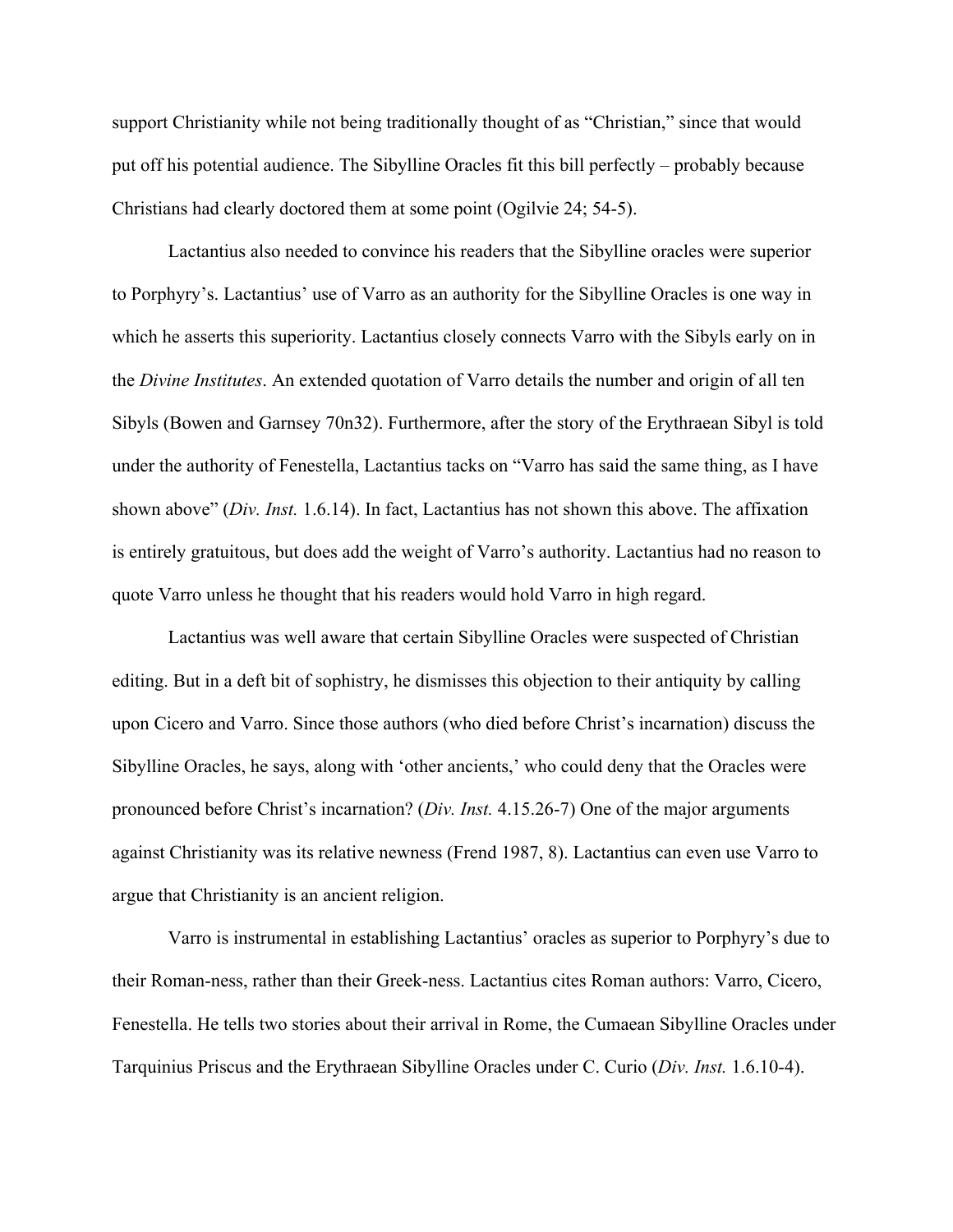For Lactantius, the Sibyls may have been Greek in language but they were Roman in religious culture.

Schott asserts, "Porphyry staunchly identified himself as a Greek" and "never abandon[ed] the asymmetrical distinction between Greeks and barbarians" (Schott 2005, 279; 293). Eusebius of Caesarea likewise famously wrote, in an apologetic work slightly later than the *Divine Institutes*, "Someone may first ask...what we are, Greeks or barbarians? Or might there be something between these?" (*Preparation for the Gospel* 1.2.1) As for Lactantius' opinions, Elizabeth Digeser states that "he disliked much that was Greek" (Digeser 1994, 44n).

This discussion of cultural superiority explains Lactantius' use of Varro in two ways. First, it clears up a curious statement that has not received much attention. When he begins to give Varro's list of Sibyls, Lactantius says, "Certainly among the Greeks, no more learned man ever lived than Marcus Varro" (*Div. Inst.* 1.6.7). In the context of cultural rivalry, this statement becomes more than just passing praise. Lactantius is directly connecting the superiority of Roman knowledge (Varro) with the superiority of Roman religious traditions (the Sibyls). Varro stands in stark contrast with the Greek authorities on which his opponents would have relied. This use implies that Latin authors were superior to Greeks. Although Lactantius had initially stated that he would rely on pagan authors because his audience might not believe in Christian sources of inspiration, he is much subtler in practice. Lactantius uses *Latin* pagan authors against *Greek* pagan authors. The conflict is not just over religion, but over culture.

Lactantius also names Varro as one of several authorities for three Euhemerist arguments, including the argument that Hercules and Jupiter were historic persons (*Div. Inst.* 1.13.8, 1.22.10-1, 1.17.8). In part of the first book of the *Divine Institutes*, Lactantius castigates Hercules and Jupiter (*Div. Inst.* 1.9, 1.11, 1.62-65). These are veiled political diatribes against Maximian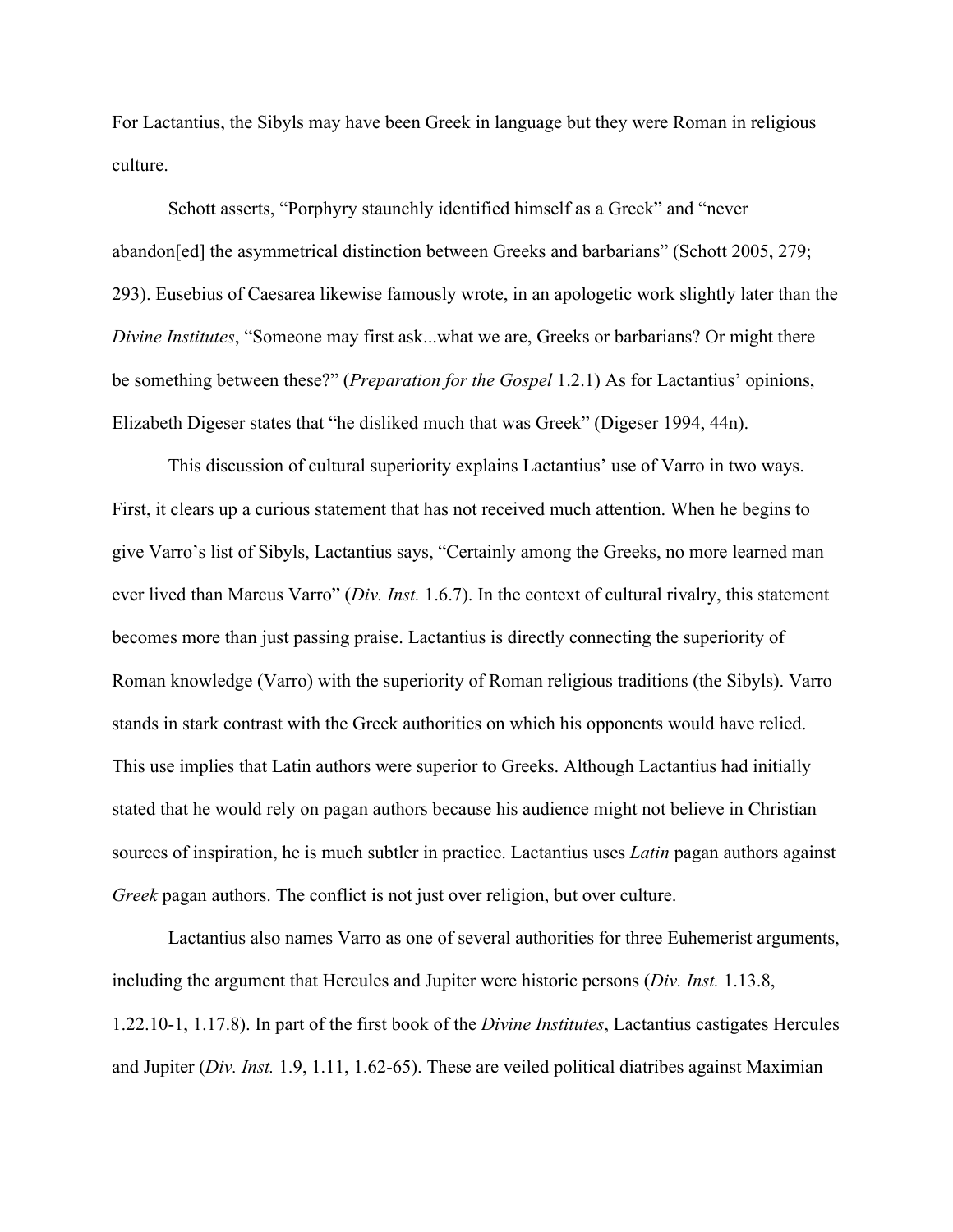(who had taken the tetrarchic name Herculius) and Diocletian (likewise, with Jovius). Once more, Varro becomes relevant in Lactantius' 4<sup>th</sup>-century setting; Maximian and Diocletian are not gods, or even god-like; if they seem similar to Hercules and Jupiter, it is in their depravity. Lactantius needed to prove that "to tolerate Christianity was not to foster sedition but to practice *Romanitas*, not to promote deviance but to return to the core of Roman practice" (Digeser 2000, 113). With Varro, Lactantius can show that the Sibyls are more 'Roman' than the Apolline Oracles, and he can also show that the worship of one God was a better 'Roman' practice than the worship of 'gods' who were really men.

More than just "schoolmaster's knowledge," Varro plays an important role in the works of Lactantius. These arguments were central to Lactantius' attempt to turn pagan criticisms of Christianity back against the pagans. Varro was not "a stick with which to beat the pagans," as Mark Edwards describes Augustine's use of Varro (1999, 217n74), but rather a carrot to lead the Romans to Lactantius' Christian truth. This represents a very different method of incorporating Rome's pagan past from the Augustinian method that eventually became dominant.